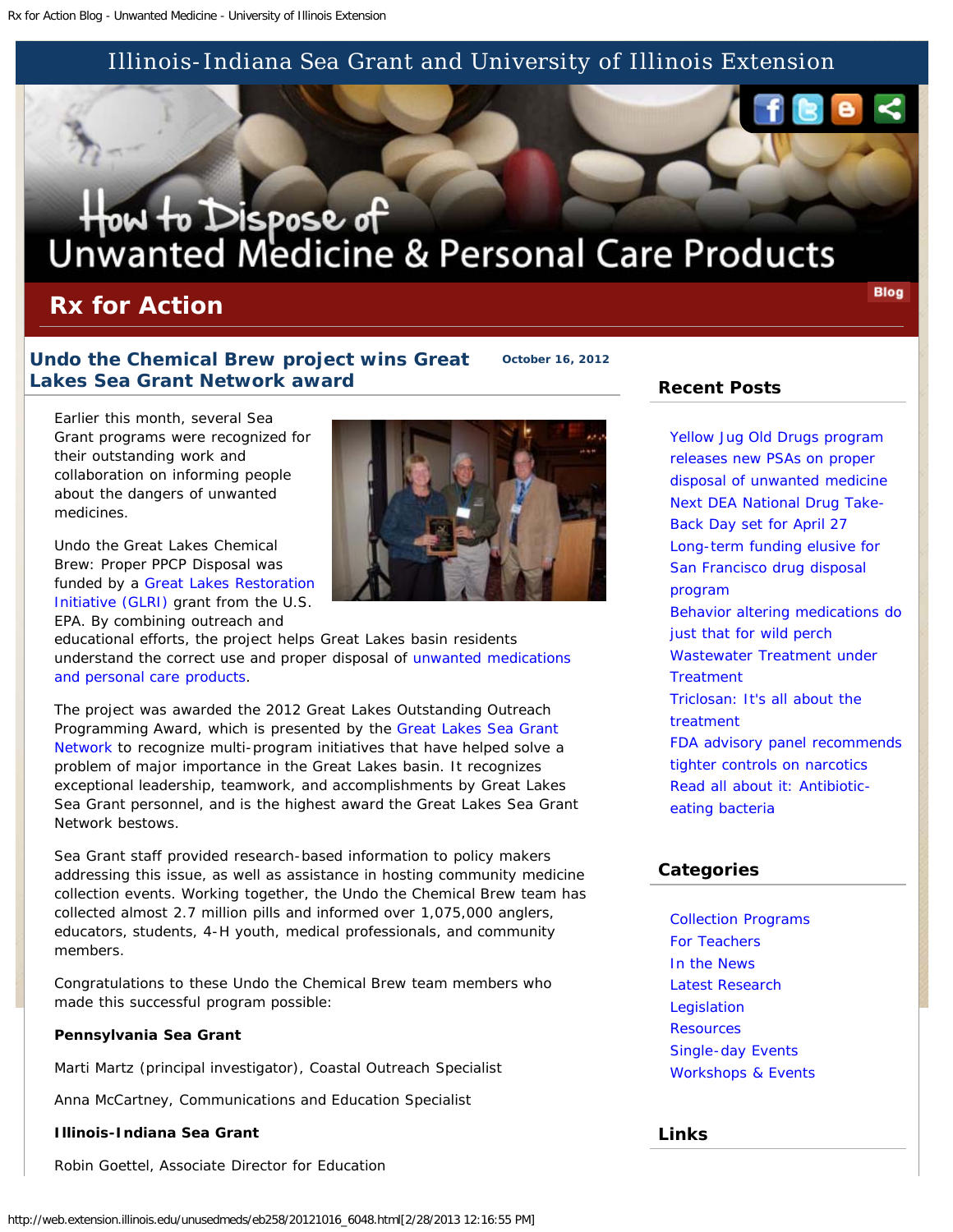Terri Hallesy, Education Specialist

Laura Kammin, Pollution Prevention Program Specialist

#### **New York Sea Grant**

Helen Domske, Senior Extension Specialist, NY Sea Grant; Associate Director, Great Lakes Program

#### **Ohio Sea Grant**

David Kelch, Associate Professor and Extension Specialist (retired)

Frank Lichtkoppler, Sea Grant and Extension Specialist

Posted by [Laura Kammin](http://web.extension.illinois.edu/state/contactus.cfm?StaffID=1418) at 1:58 PM | | Categories: [In the News](http://web.extension.illinois.edu/unusedmeds/eb258/category_132.html) | [Leave a comment](http://web.extension.uiuc.edu/unusedmeds/eb258/20121016_6048.html#commentform)



#### **Leave Your Comment**

Only your first name and last name initial will be displayed with your post. Your email address will not be published. Required fields are marked \*

| First Name*        |  |
|--------------------|--|
| Last Name*         |  |
| Email $*$ $\lceil$ |  |
| Comment*           |  |
|                    |  |
| Post Comment       |  |
|                    |  |
|                    |  |
|                    |  |

[Illinois-Indiana Sea Grant](http://www.iisgcp.org/) [NOAA National Sea Grant Office](http://www.seagrant.noaa.gov/) [Sea Grant Great Lakes Network](http://www.miseagrant.umich.edu/greatlakes/) [Environmental Protection Agency](http://www.epa.gov/ppcp/) [P2D2Program](http://www.p2d2program.org/index1.html) [Product Stewardship Institute](http://productstewardship.us/displaycommon.cfm?an=1&subarticlenbr=181)

### **Extension Links**

[U of I Extension](http://www.extension.illinois.edu/)

#### **Authors**

Laura Kammin Visiting Extension Specialist, Pollution Prevention

#### **Blog Archives**

[Current Posts](http://web.extension.illinois.edu/unusedmeds/eb258/) [February 2013](http://web.extension.illinois.edu/unusedmeds/eb258/201302.html) [January 2013](http://web.extension.illinois.edu/unusedmeds/eb258/201301.html) [December 2012](http://web.extension.illinois.edu/unusedmeds/eb258/201212.html) [November 2012](http://web.extension.illinois.edu/unusedmeds/eb258/201211.html) [October 2012](http://web.extension.illinois.edu/unusedmeds/eb258/201210.html) [September 2012](http://web.extension.illinois.edu/unusedmeds/eb258/201209.html) [August 2012](http://web.extension.illinois.edu/unusedmeds/eb258/201208.html) [July 2012](http://web.extension.illinois.edu/unusedmeds/eb258/201207.html) [June 2012](http://web.extension.illinois.edu/unusedmeds/eb258/201206.html) [May 2012](http://web.extension.illinois.edu/unusedmeds/eb258/201205.html) [April 2012](http://web.extension.illinois.edu/unusedmeds/eb258/201204.html) [March 2012](http://web.extension.illinois.edu/unusedmeds/eb258/201203.html)

**RSS**